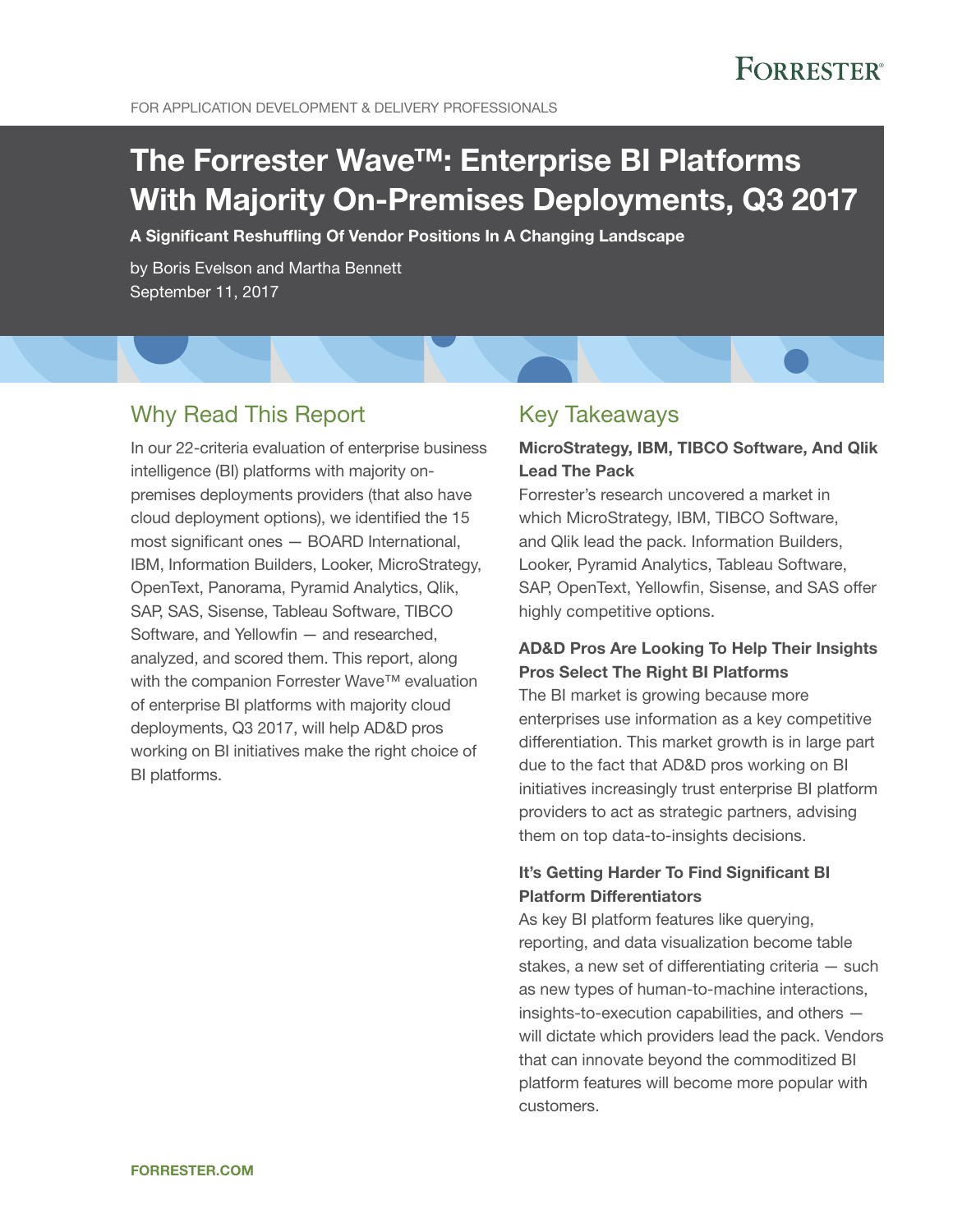## The Forrester Wave™: Enterprise BI Platforms With Majority On-Premises Deployments, Q3 2017

A Significant Reshuffling Of Vendor Positions In A Changing Landscape

by [Boris Evelson](http://www.forrester.com/go?objectid=BIO1737) and [Martha Bennett](http://www.forrester.com/go?objectid=BIO733) with [Srividya Sridharan,](http://www.forrester.com/go?objectid=BIO2679) Christian Austin, and Michael Glenn September 11, 2017

## Table Of Contents

- 2 BI Is A Key Enabler Of Insights-Driven **Businesses**
- 2 It's Not Your Old-School BI Landscape Anymore
- 3 Enterprise BI Platforms (Majority On-Premises) Evaluation Overview

Evaluated Vendors And Inclusion Criteria

6 Vendor Profiles

Leaders

Strong Performers

**Contenders** 

16 Supplemental Material

### Related Research Documents

[The Forrester Wave™: Enterprise BI](http://www.forrester.com/go?objectid=RES137263) Platforms [With Majority Cloud Deployments, Q3 2017](http://www.forrester.com/go?objectid=RES137263)

[TechRadar™: Business Intelligence Technologies,](http://www.forrester.com/go?objectid=RES137575)  [Q2 2017](http://www.forrester.com/go?objectid=RES137575)

[Vendor Landscape: Forrester's 13-Step](http://www.forrester.com/go?objectid=RES113285)  [Methodology For Shortlisting BI](http://www.forrester.com/go?objectid=RES113285) Vendors



Share reports with colleagues. [Enhance your membership with](https://go.forrester.com/research/research-share/?utm_source=forrester_com&utm_medium=banner&utm_content=featured&utm_campaign=research_share)  [Research Share.](https://go.forrester.com/research/research-share/?utm_source=forrester_com&utm_medium=banner&utm_content=featured&utm_campaign=research_share)

#### **FORRESTER®**

Forrester Research, Inc., 60 Acorn Park Drive, Cambridge, MA 02140 USA +1 617-613-6000 | Fax: +1 617-613-5000 | forrester.com

© 2017 Forrester Research, Inc. Opinions reflect judgment at the time and are subject to change. Forrester®, Technographics®, Forrester Wave, TechRadar, and Total Economic Impact are trademarks of Forrester Research, Inc. All other trademarks are the property of their respective companies. Unauthorized copying or distributing is a violation of copyright law. Citations@forrester.com or +1 866-367-7378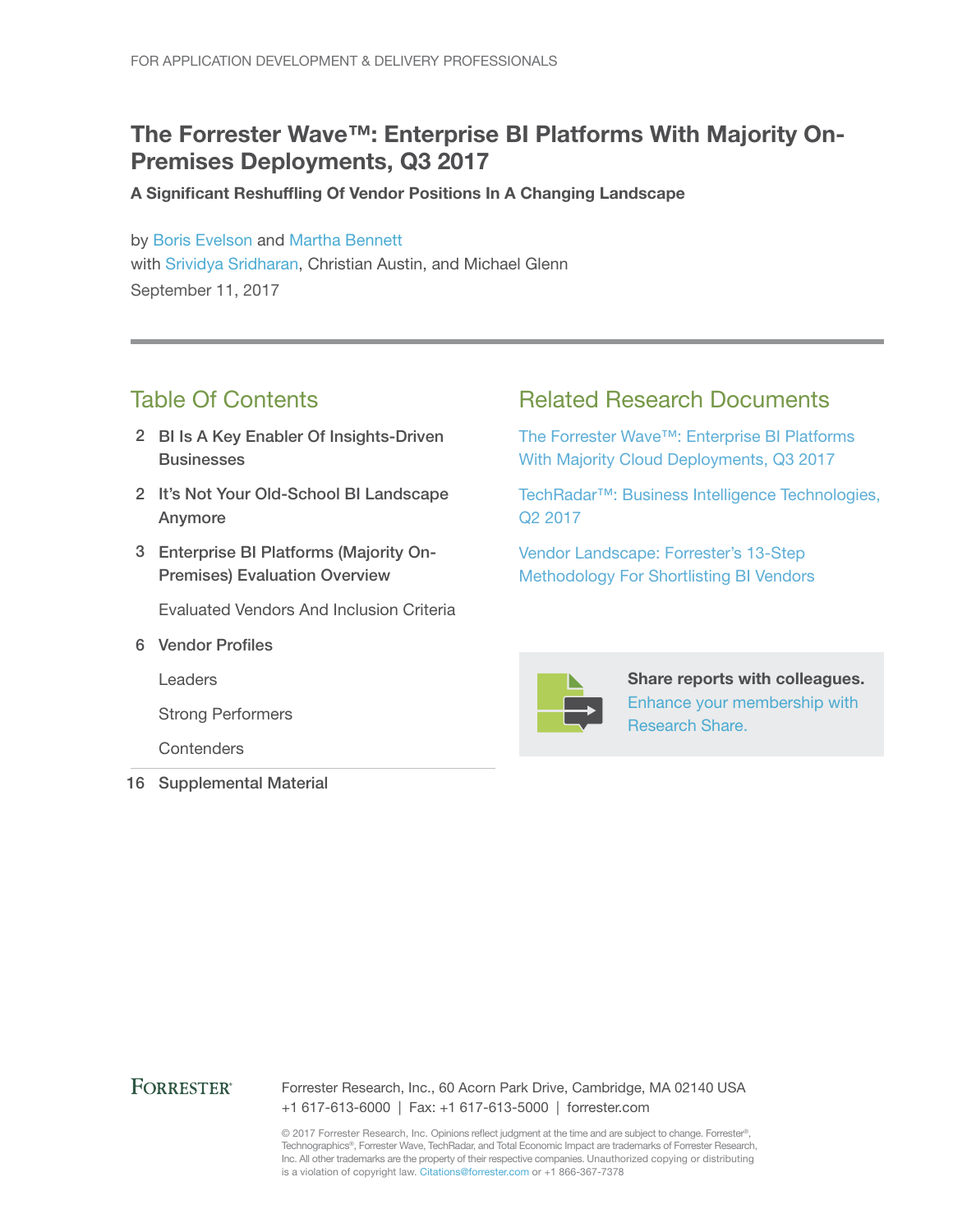## BI Is A Key Enabler Of Insights-Driven Businesses

Forrester predicts that insights-driven businesses will take \$1.8 trillion from their competitors that are still running their companies by data rather than by insights and the resulting business outcomes.<sup>1</sup> While the former are still extremely important, they are not enough in today's highly competitive global economy. To become insights-driven, businesses must foster multiple disciplines, best practices, and technologies — and BI plays a key role. Forrester defines business intelligence as:

*A set of methodologies, processes, architectures, and technologies that transform raw data into actionable insights to enable more effective strategic, tactical, and operational decision making.*

BI can be deployed as a standalone decision-support application or embedded into operational systems of record, automation, and engagement. It includes components such as querying, reporting data visualization, data discovery, dashboards, scorecards, and exploration as well as descriptive, predictive, and prescriptive analytics.<sup>2</sup>

## It's Not Your Old-School BI Landscape Anymore

BI technology (along with all related ones, such as big data and artificial intelligence) has evolved at lightning speed over the last two years. The vendor segmentation that Forrester used in 2012 and 2015 to evaluate BI platform capabilities no longer holds.<sup>3</sup> To address this evolved technology landscape, we have completely realigned our BI platforms evaluation and now:

- › Treat enterprise versus self-service and agile BI as one category. For about three decades until approximately two years ago, enterprise BI platforms (e.g., IBM Cognos and SAP BusinessObjects), while highly scalable, required technology professionals to develop most of the BI content. Conversely, end-user-focused BI platforms, which became popular in the early 2000s (e.g., Qlik and Tableau), empowered business users to produce most of their own BI content (reports, dashboards) with little to no reliance on tech pros. These newer platforms, however, did not scale beyond workgroups and departments. Vendors in these two categories did not sit on their laurels: Over the last several years they've addressed most of the missing functional and technology requirements in their product portfolios. As a result, all earlier-generation enterprise BI vendors now offer end-user-centric capabilities (built into the same platform or as separate tools). And the newer end-user-focused vendors innovated on acquired technologies and capabilities that let them scale across large enterprises.
- › Do not consider data visualization as a separate market segment. Until a few years ago, Forrester saw a clear differentiation between BI platforms with mostly static reporting and visualization features and those with more advanced, dynamic, highly interactive data visualization.<sup>4</sup> This is no longer the case — all leading BI vendors have acquired or developed advanced data visualization capabilities. Forrester now sees advanced data visualization as one of many capabilities of BI platforms, not a separate market segment.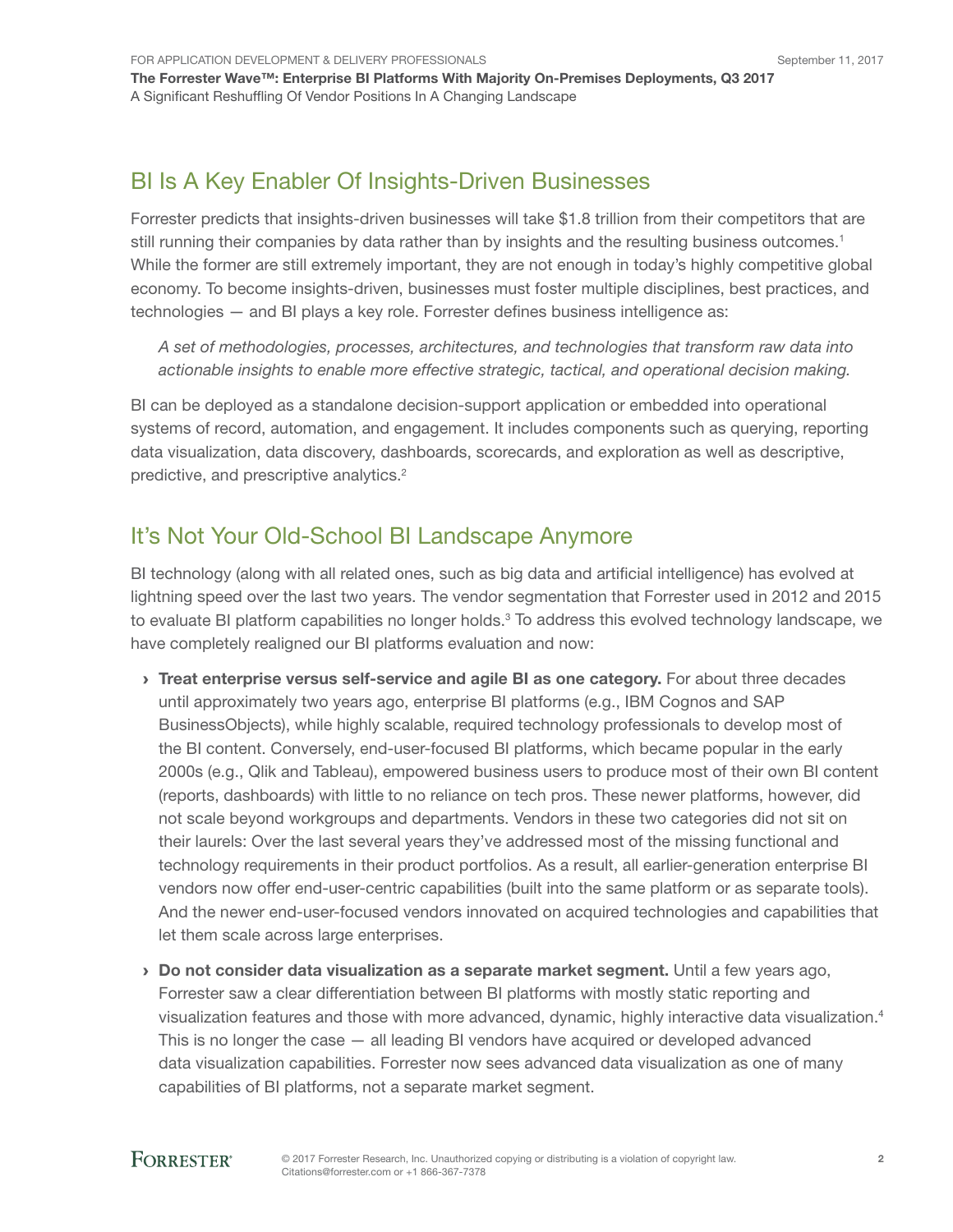For Application Development & Delivery Professionals The Forrester Wave™: Enterprise BI Platforms With Majority On-Premises Deployments, Q3 2017 A Significant Reshuffling Of Vendor Positions In A Changing Landscape

- › Do not consider cloud BI as a separate market segment. While some of the enterprise and agile BI platforms Forrester evaluated in 2015 had single-tenant cloud-hosting capabilities, they were not based on modern, cloud-native, multitenant architectures. Conversely, some of the cloud BI platforms evaluated in 2015 had very basic on-premises deployment capabilities. While most of the vendors evaluated in this Forrester Wave still deploy their BI platforms on-premises, they have developed modern cloud architectures and have some customers (albeit still less than 50%) deploying BI platforms in the cloud. For more information on what Forrester now sees as truly differentiating cloud and hybrid cloud capabilities, read "The Forrester Wave™: [Enterprise BI](http://www.forrester.com/go?objectid=RES137263)  [Platforms With Majority Cloud Deployments, Q3 2017."](http://www.forrester.com/go?objectid=RES137263)
- › Assess only differentiated BI platform features. Forrester now sees many BI platform features as table stakes and no longer uses them as evaluation criteria —including querying and reporting, data visualization, descriptive analytics, end user self-service, scalability, administration, and database connectivity. Read the later sections of this report (and download the associated detailed model spreadsheet) to learn what Forrester sees as current differentiated features.

## Enterprise BI Platforms (Majority On-Premises) Evaluation Overview

To assess the state of the enterprise BI platforms with majority on-premises deployments market and see how the vendors stack up against each other, Forrester evaluated the strengths and weaknesses of top enterprise BI platforms vendors. After examining past research, user need assessments, and vendor and expert interviews, we developed a comprehensive set of 22 evaluation criteria, which we grouped into three high-level buckets:

- › Current offering. The evaluation strictly concentrated on highly differentiated features, not tablestakes ones. Forrester clients should feel confident that all vendors evaluated in this report support the commoditized features relatively equally. As a result, this evaluation concentrated on what we find are the current BI platform differentiators: actionable and suggestive BI; advanced (predictive, prescriptive, text) analytics; connectors to business applications (versus a database management system [DBMS]) and integration with competing BI platforms; data catalog and data governance features; data preparation and profiling; data visualization certification by an objective third party; advanced geospatial analytics like geofencing based on driving times; Hadoop/Spark-based architecture; on-chip computing; compliance and certification with standards bodies; and both read and write capabilities.
- **Strategy.** We evaluated vendors' focus on BI (as demonstrated by the percentage of their overall company revenue derived from BI software); their focus on a SaaS-based business model and cloud strategy (since Forrester feels this is the general market direction); percentage of revenue dedicated to BI R&D; and tangible BI intellectual property (IP), as demonstrated by patents filed and received.<sup>5</sup> We also considered the number of global brand-name partners as part of the strategy criteria (although some other Forrester Wave evaluations use "partners" in the Market Presence section).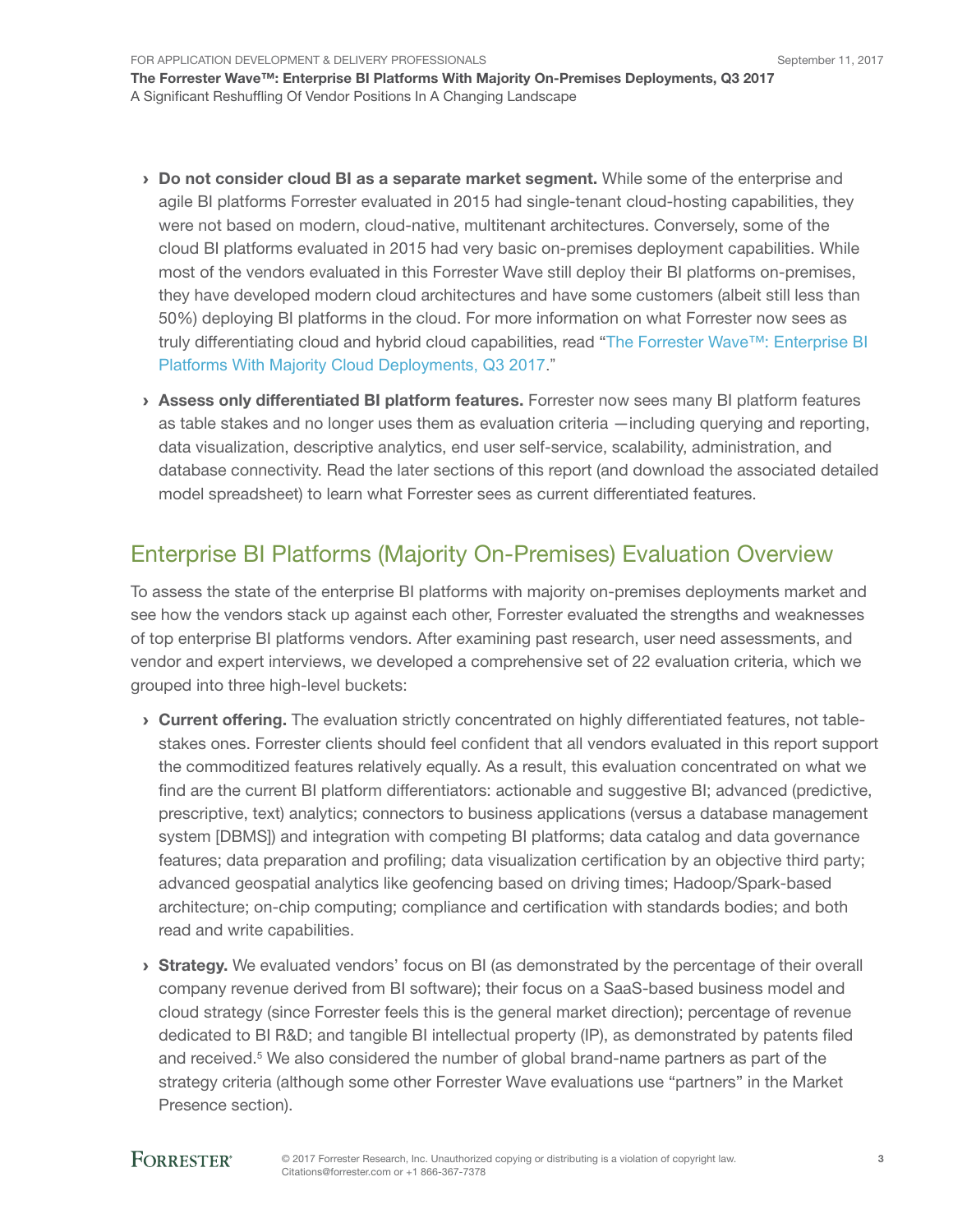**› Market presence.** We determined the vendors' market presence based on the absolute revenue derived from BI; number of individual customer logos (direct and indirect, where each indirect channel client counted as a single client, regardless of how many of their clients deployed the BI software); and presence in all global regions.

#### Evaluated Vendors And Inclusion Criteria

Forrester included 15 vendors in the assessment: BOARD International, IBM, Information Builders, Looker, MicroStrategy, OpenText, Panorama, Pyramid Analytics, Qlik, SAP, SAS, Sisense, Tableau Software, TIBCO Software, and Yellowfin. Each of these vendors has (see Figure 1):

- $\rightarrow$  Key foundational BI components. Vendors must have a BI platform that is sold as a separate product, not embedded into a particular industry vertical or business-domain-specific application. The BI platform must be able to ingest, process, and analyze data from any data source. The platform should have all of the following components: querying, reporting, data visualization, dashboards, scorecards, data exploration and discovery, and descriptive analytics. Predictive and prescriptive analytics, increasingly popular features of BI leading platforms, were an evaluation, not an inclusion, criterion.
- **I** The majority of BI revenues from on-premises deployments. Vendors must derive more than 50% of their BI revenues from on-premises deployments. Since all of the evaluated vendors also have cloud deployment capabilities, cloud architecture was an evaluation criterion, but not an inclusion criterion. Forrester encourages clients to use this evaluation side by side with ["The](http://www.forrester.com/go?objectid=RES137263)  Forrester Wave™: Enterprise BI [Platforms With Majority Cloud Deployments, Q3 2017"](http://www.forrester.com/go?objectid=RES137263) if they are mostly interested in deploying their BI applications in the cloud.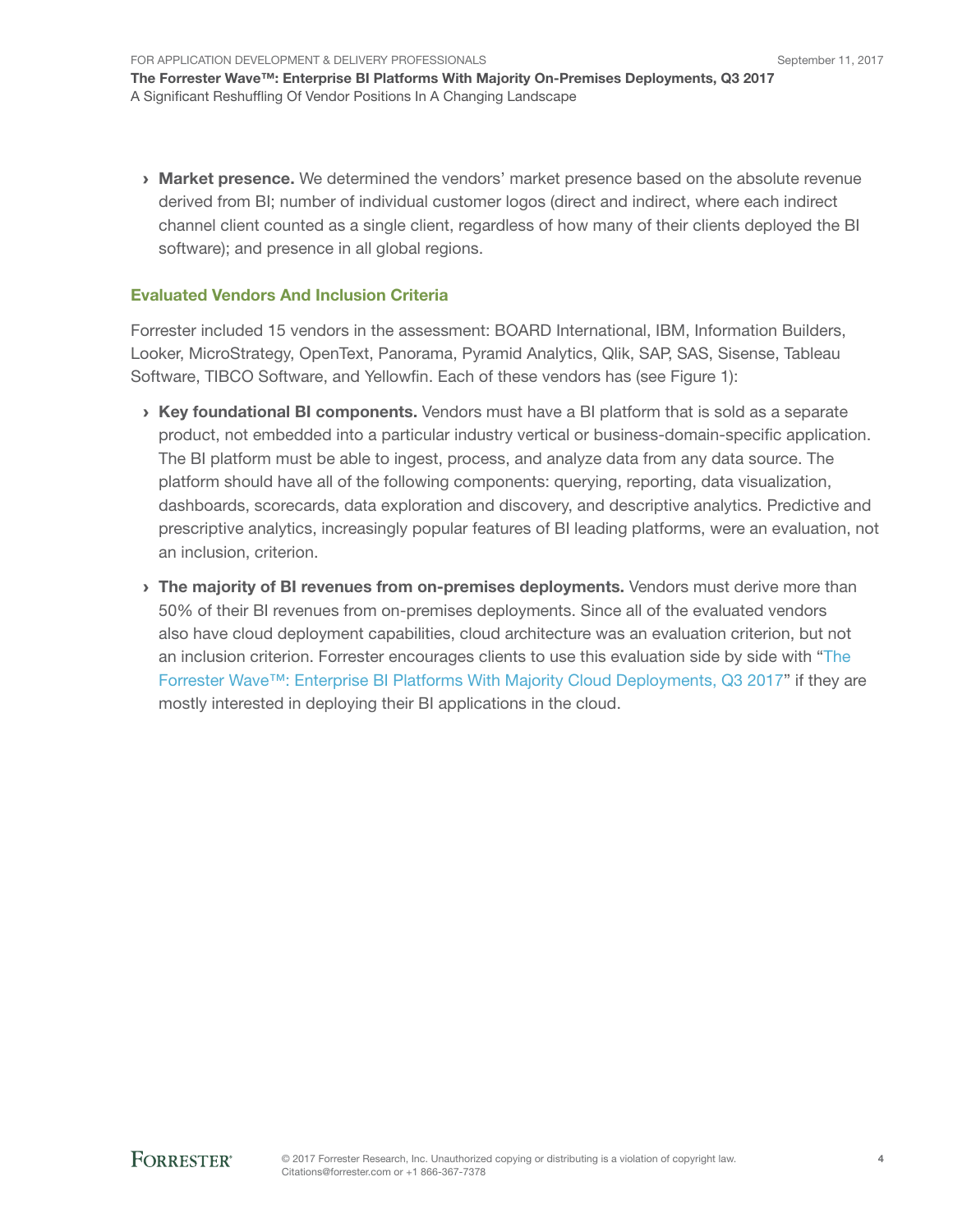#### FIGURE 1 Evaluated Vendors: Product Information And Selection Criteria

| Vendor                      | <b>Product evaluated</b>                                                  |
|-----------------------------|---------------------------------------------------------------------------|
| <b>BOARD</b> International  | <b>BOARD</b>                                                              |
| <b>IBM</b>                  | IBM Cognos Analytics, IBM Watson Analytics, IBM SPSS Predictive Analytics |
| <b>Information Builders</b> | <b>WebFOCUS</b>                                                           |
| Looker                      | Looker                                                                    |
| MicroStrategy               | MicroStrategy                                                             |
| OpenText                    | OpenText Analytics Suite, OpenText Magellan                               |
| Panorama                    | Panorama Necto                                                            |
| <b>Pyramid Analytics</b>    | <b>BI</b> Office                                                          |
| Qlik                        | QlikView, Qlik Sense                                                      |
| <b>SAP</b>                  | SAP BusinessObjects, SAP Analytics Cloud                                  |
| <b>SAS</b>                  | SAS Visual Analytics, SAS Office Analytics                                |
| <b>Sisense</b>              | <b>Sisense</b>                                                            |
| <b>TIBCO Software</b>       | <b>TIBCO Spotfire</b>                                                     |
| <b>Tableau Software</b>     | Tableau                                                                   |
| Yellowfin                   | Yellowfin                                                                 |

#### Vendor inclusion criteria

Each enterprise business intelligence (BI) platform in this evaluation has:

- Key foundational BI components. Vendors must have a BI platform that is sold as separate product, not embedded into a particular industry vertical or a business-domain-specific application. The BI platform must be able to ingest, process, and analyze data from any data source. The platform should have all of the following components: querying, reporting, data visualization, dashboards, scorecards, data exploration and discovery, and descriptive analytics. Predictive and prescriptive analytics, increasingly popular features of leading BI platforms, were an evaluation, not an inclusion, criterion.
- The majority of BI revenues from on-premises deployments. Vendors must derive more than 50% of their BI revenues from on-premises deployments. Since all of the vendors in this Forrester Wave also have cloud deployment capabilities, cloud architecture was an evaluation, not an inclusion, criterion. Forrester encourages clients to use this evaluation side by side with the "The Forrester Wave™: Enterprise BI Platforms With Majority Cloud Deployments, Q3 2017" evaluation if they are mostly interested in deploying their BI applications in the cloud.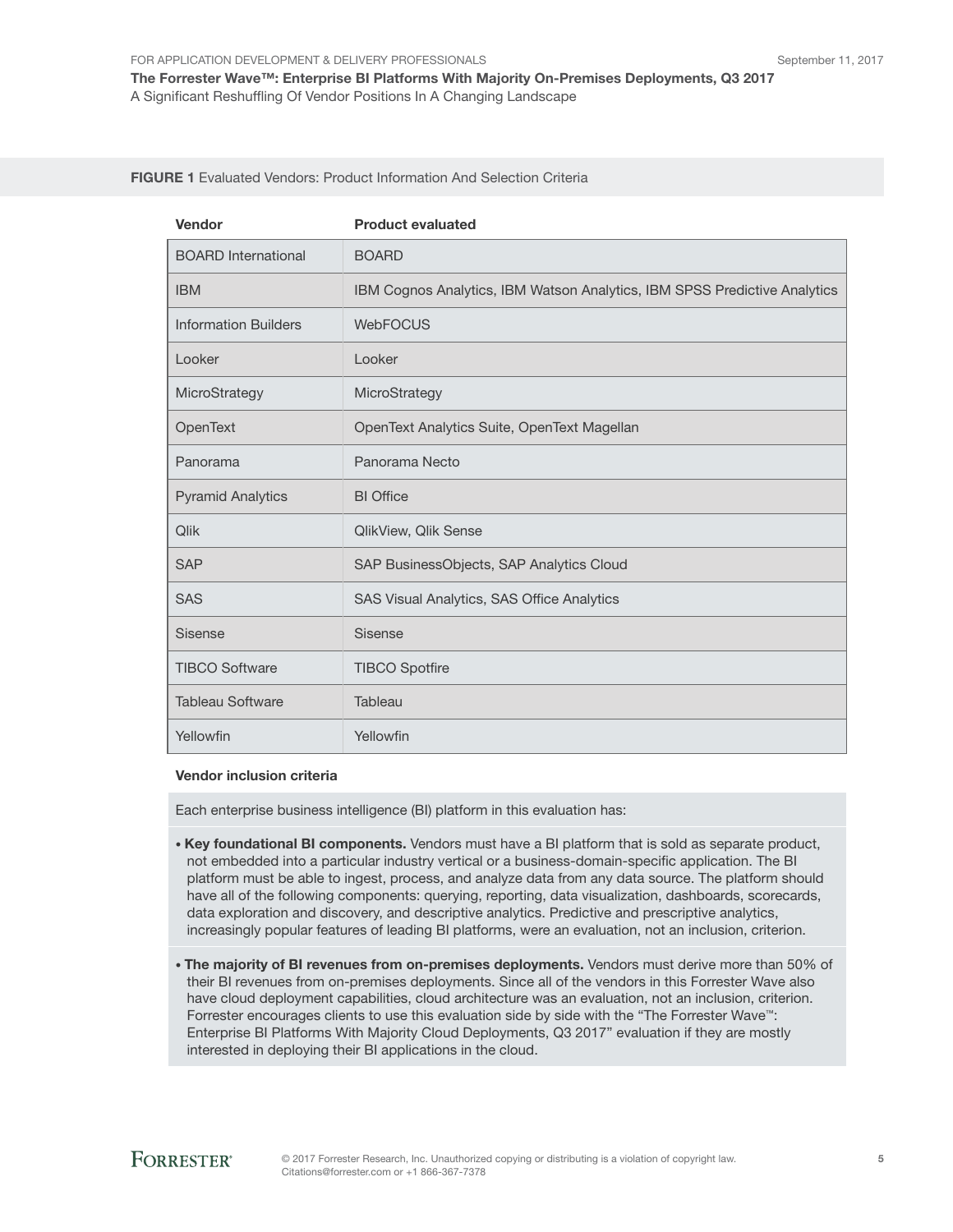## Vendor Profiles

This evaluation of the enterprise BI platforms with majority on-premises deployments market is intended to be a starting point only. We encourage clients to view detailed product evaluations and adapt criteria weightings to fit their individual needs through the Forrester Wave Excel-based vendor comparison tool (see Figure 2).



FIGURE 2 Forrester Wave™: Enterprise BI Platforms With Majority On-Premises Deployments, Q3 '17

A Significant Reshuffling Of Vendor Positions In A Changing Landscape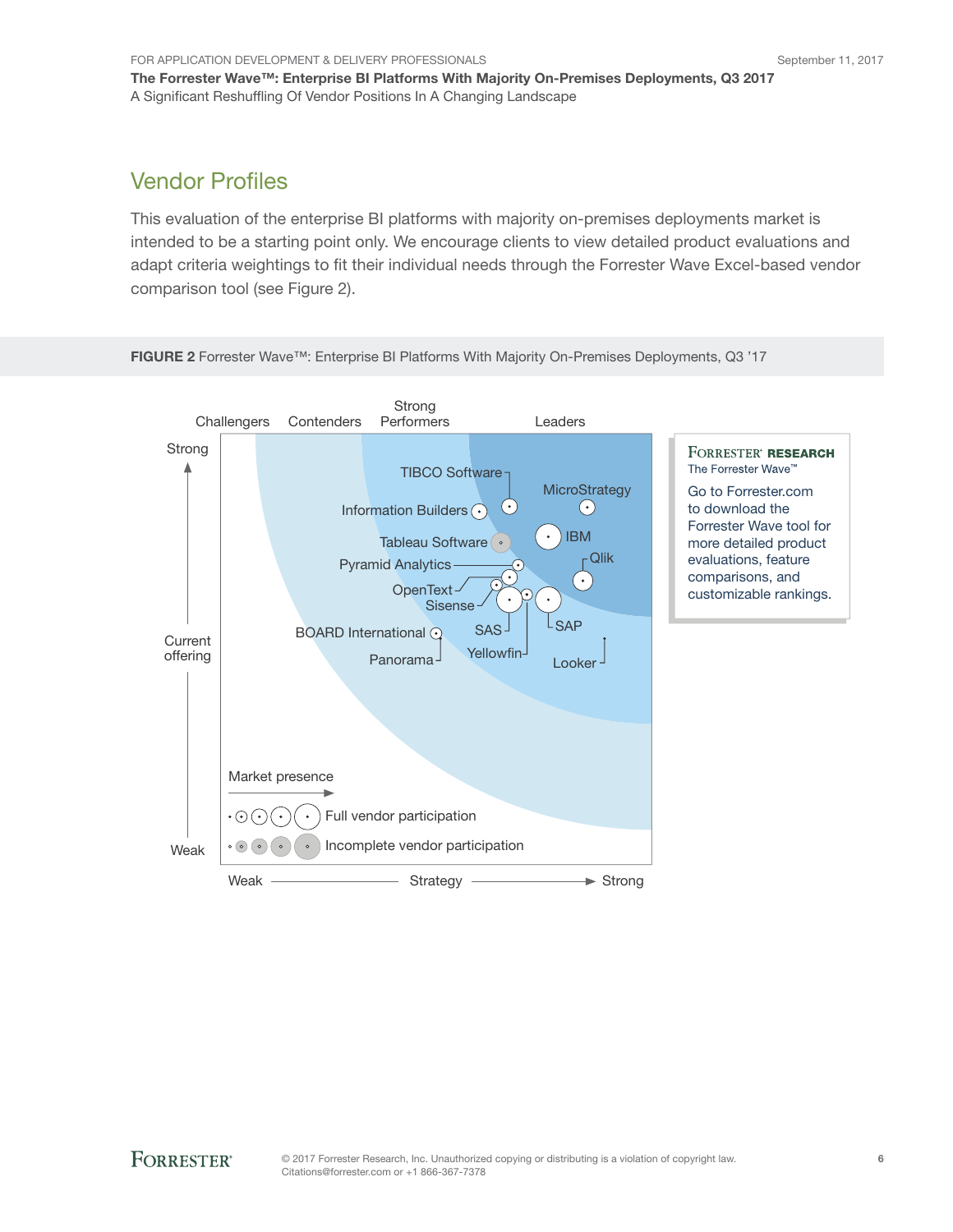The Forrester Wave™: Enterprise BI Platforms With Majority On-Premises Deployments, Q3 2017 A Significant Reshuffling Of Vendor Positions In A Changing Landscape

FIGURE 2 Forrester Wave™: Enterprise BI Platforms With Majority On-Premises Deployments, Q3 '17 (Cont.)

|                                                  | Formación (1170) |      | BOARD International |      | Information Builders |      | Microstrategy |                                  |
|--------------------------------------------------|------------------|------|---------------------|------|----------------------|------|---------------|----------------------------------|
|                                                  |                  |      |                     |      |                      |      |               | Panorama<br>Openier <sup>t</sup> |
| <b>Current Offering</b>                          | 50%              | 2.67 | 3.79                | 4.08 | 2.61                 | 4.13 | 3.32          | 2.61                             |
| Actionable and suggestive BI                     | 2%               | 3.00 | 3.00                | 3.00 | 2.00                 | 3.00 | 1.00          | 2.00                             |
| Advanced analytics                               | 13%              | 3.00 | 4.00                | 5.00 | 2.00                 | 4.00 | 4.00          | 2.00                             |
| Architecture                                     | 8%               | 3.00 | 4.00                | 3.00 | 1.00                 | 4.00 | 3.00          | 2.00                             |
| Cloud/hybrid architecture                        | 3%               | 3.00 | 4.00                | 4.00 | 4.00                 | 4.00 | 3.00          | 3.00                             |
| Cross-product integration                        | 10%              | 5.00 | 2.00                | 5.00 | 5.00                 | 5.00 | 3.00          | 5.00                             |
| Data curation                                    | 2%               | 2.00 | 4.00                | 3.00 | 3.00                 | 3.00 | 3.00          | 2.00                             |
| Data visualization/geospatial                    | 5%               | 2.00 | 2.00                | 4.00 | 2.00                 | 4.00 | 3.00          | 3.00                             |
| Ease of use                                      | 10%              | 2.00 | 4.00                | 4.00 | 4.00                 | 4.00 | 4.00          | 4.00                             |
| Integration with other tools and<br>applications | 10%              | 2.00 | 3.00                | 3.00 | 2.00                 | 4.00 | 1.00          | 2.00                             |
| Full BI stack                                    | 8%               | 3.00 | 5.00                | 5.00 | 3.00                 | 5.00 | 5.00          | 3.00                             |
| Mobile                                           | 2%               | 3.00 | 4.00                | 4.00 | 2.00                 | 4.00 | 2.00          | 2.00                             |
| <b>NLG and NLP</b>                               | 8%               | 3.00 | 4.00                | 3.00 | 2.00                 | 3.00 | 2.00          | 1.00                             |
| Security                                         | 6%               | 3.00 | 4.00                | 3.00 | 3.00                 | 3.00 | 4.00          | 3.00                             |
| Text mining                                      | 8%               | 1.00 | 5.00                | 5.00 | 1.00                 | 5.00 | 5.00          | 1.00                             |
| Upgrades                                         | 5%               | 1.00 | 5.00                | 5.00 | 3.00                 | 5.00 | 4.00          | 3.00                             |

All scores are based on a scale of 0 (weak) to 5 (strong).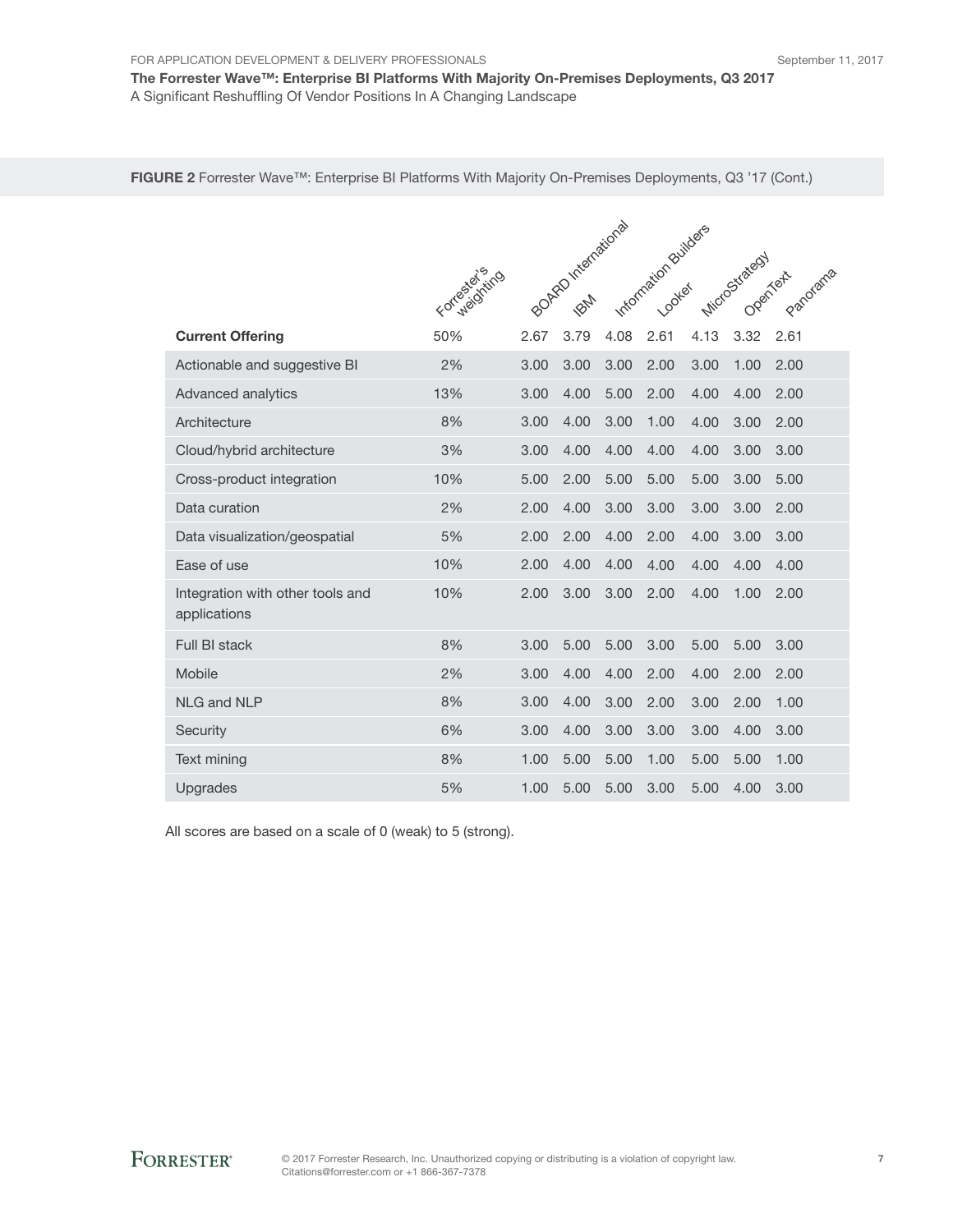FOR APPLICATION DEVELOPMENT & DELIVERY PROFESSIONALS

The Forrester Wave™: Enterprise BI Platforms With Majority On-Premises Deployments, Q3 2017 A Significant Reshuffling Of Vendor Positions In A Changing Landscape

FIGURE 2 Forrester Wave™: Enterprise BI Platforms With Majority On-Premises Deployments, Q3 '17 (Cont.)

|                                |              | TARD International<br>Information Builders |            |      |      |      |               |      |
|--------------------------------|--------------|--------------------------------------------|------------|------|------|------|---------------|------|
|                                | Formediating |                                            | <b>PAT</b> |      |      |      | Microstrategy |      |
| <b>Strategy</b>                | 50%          | 2.50                                       | 3.80       | 3.00 | 4.45 | 4.25 | 3.35          | 2.55 |
| Focus on BI                    | 45%          | 4.00                                       | 3.00       | 4.00 | 5.00 | 5.00 | 3.00          | 4.00 |
| Focus on SaaS/cloud            | 10%          | 2.00                                       | 2.00       | 2.00 | 4.00 | 2.00 | 2.00          | 2.00 |
| R&D and IP creation            | 5%           | 2.00                                       | 5.00       | 4.00 | 4.00 | 4.00 | 4.00          | 3.00 |
| Partners                       | 40%          | 1.00                                       | 5.00       | 2.00 | 4.00 | 4.00 | 4.00          | 1.00 |
|                                |              |                                            |            |      |      |      |               |      |
| <b>Market Presence</b>         | 0%           | 1.40                                       | 5.00       | 3.00 | 1.00 | 3.00 | 3.00          | 1.00 |
| Revenue                        | 80%          | 1.00                                       | 5.00       | 3.00 | 1.00 | 3.00 | 3.00          | 1.00 |
| Customer logos                 | 10%          | 3.00                                       | 5.00       | 3.00 | 1.00 | 3.00 | 3.00          | 1.00 |
| Presence in all global regions | 10%          | 3.00                                       | 5.00       | 3.00 | 1.00 | 3.00 | 3.00          | 1.00 |

All scores are based on a scale of 0 (weak) to 5 (strong).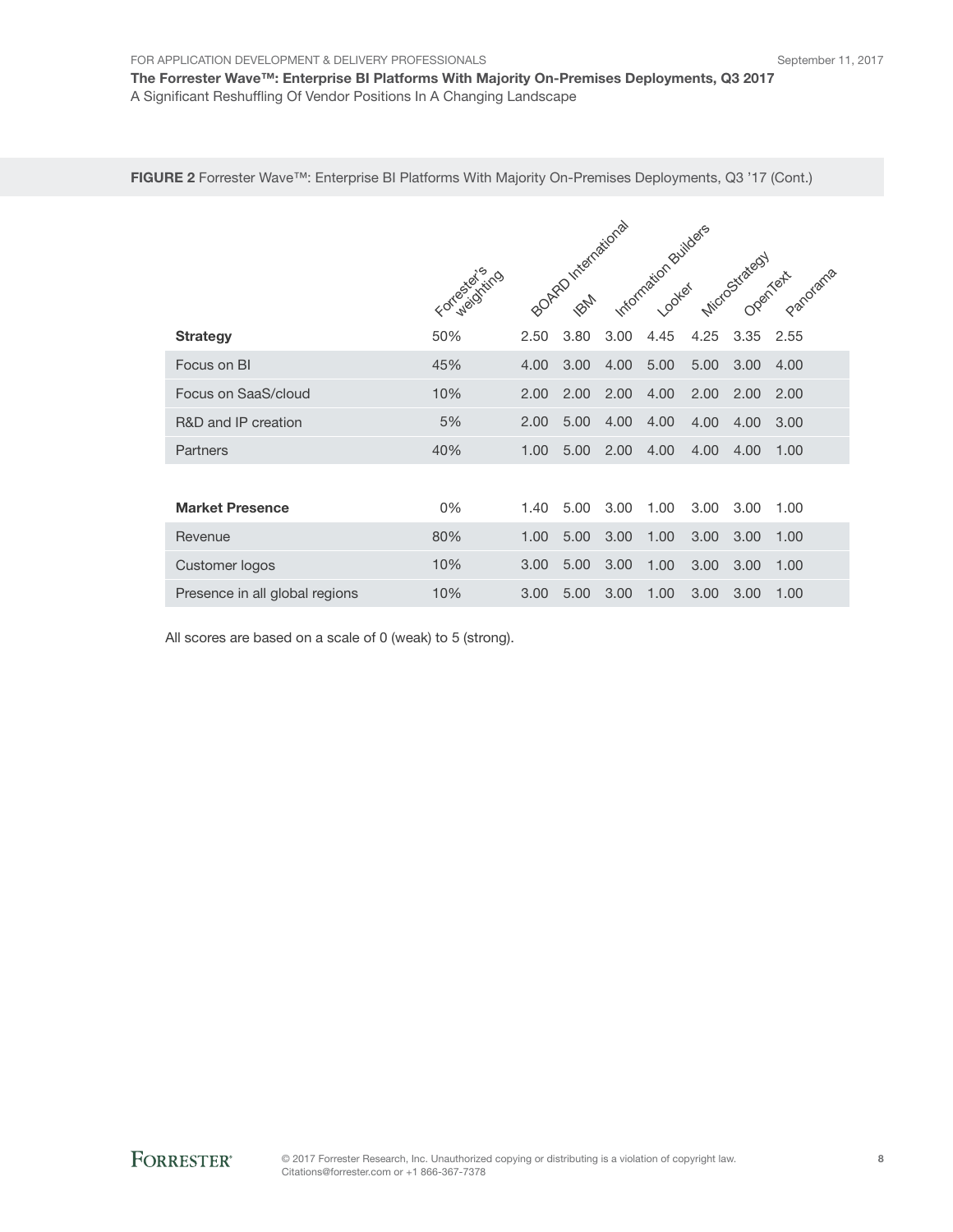FOR APPLICATION DEVELOPMENT & DELIVERY PROFESSIONALS The Forrester Wave™: Enterprise BI Platforms With Majority On-Premises Deployments, Q3 2017

A Significant Reshuffling Of Vendor Positions In A Changing Landscape

FIGURE 2 Forrester Wave™: Enterprise BI Platforms With Majority On-Premises Deployments, Q3 '17 (Cont.)

|                                                  | Pyramid Analytics |      |      |                               |         |      | TBCO Software |  |  |
|--------------------------------------------------|-------------------|------|------|-------------------------------|---------|------|---------------|--|--|
|                                                  |                   |      | 588  | $S_{\textrm{R}}^{\textrm{S}}$ | Sisense |      | Yellowfin     |  |  |
| <b>Current Offering</b>                          | 3.46              | 3.28 | 3.06 | 3.06                          | 3.23    | 4.14 | 3.12          |  |  |
| Actionable and suggestive BI                     | 3.00              | 1.00 | 3.00 | 2.00                          | 2.00    | 3.00 | 2.00          |  |  |
| Advanced analytics                               | 4.00              | 3.00 | 4.00 | 4.00                          | 3.00    | 5.00 | 4.00          |  |  |
| Architecture                                     | 3.00              | 3.00 | 3.00 | 2.00                          | 3.00    | 4.00 | 3.00          |  |  |
| Cloud/hybrid architecture                        | 4.00              | 4.00 | 4.00 | 3.00                          | 3.00    | 4.00 | 4.00          |  |  |
| Cross-product integration                        | 4.00              | 4.00 | 2.00 | 5.00                          | 5.00    | 5.00 | 5.00          |  |  |
| Data curation                                    | 3.00              | 3.00 | 3.00 | 3.00                          | 2.00    | 4.00 | 3.00          |  |  |
| Data visualization/geospatial                    | 2.00              | 4.00 | 3.00 | 2.00                          | 2.00    | 4.00 | 3.00          |  |  |
| Ease of use                                      | 4.00              | 4.00 | 4.00 | 3.00                          | 4.00    | 5.00 | 3.00          |  |  |
| Integration with other tools and<br>applications | 4.00              | 4.00 | 2.00 | 1.00                          | 4.00    | 2.00 | 3.00          |  |  |
| Full BI stack                                    | 3.00              | 3.00 | 5.00 | 3.00                          | 3.00    | 3.00 | 3.00          |  |  |
| Mobile                                           | 3.00              | 4.00 | 3.00 | 4.00                          | 3.00    | 3.00 | 4.00          |  |  |
| NI G and NI P                                    | 1.00              | 4.00 | 3.00 | 1.00                          | 4.00    | 4.00 | 2.00          |  |  |
| Security                                         | 3.00              | 3.00 | 3.00 | 4.00                          | 3.00    | 4.00 | 3.00          |  |  |
| Text mining                                      | 5.00              | 1.00 | 1.00 | 5.00                          | 1.00    | 5.00 | 1.00          |  |  |
| Upgrades                                         | 4.00              | 3.00 | 3.00 | 3.00                          | 3.00    | 5.00 | 3.00          |  |  |

All scores are based on a scale of 0 (weak) to 5 (strong).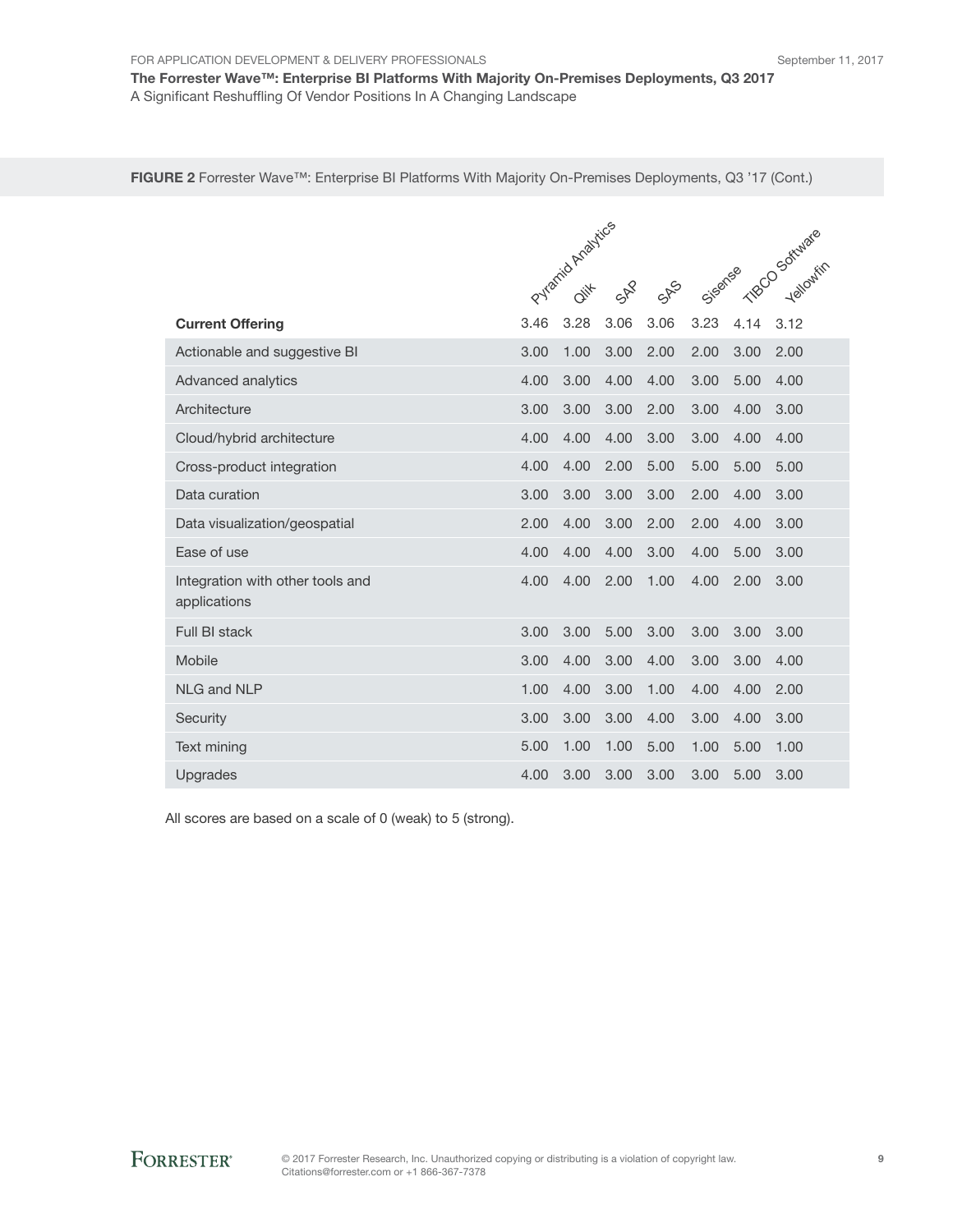FOR APPLICATION DEVELOPMENT & DELIVERY PROFESSIONALS The Forrester Wave™: Enterprise BI Platforms With Majority On-Premises Deployments, Q3 2017

A Significant Reshuffling Of Vendor Positions In A Changing Landscape

FIGURE 2 Forrester Wave™: Enterprise BI Platforms With Majority On-Premises Deployments, Q3 '17 (Cont.)

|                                |      | Pyramid Analytics | 558  | $S_{R}^{\infty}$ |      |      | Sisence Telography |
|--------------------------------|------|-------------------|------|------------------|------|------|--------------------|
| <b>Strategy</b>                | 3.45 | 4.20              | 3.80 | 3.35             | 3.20 | 3.35 |                    |
| Focus on BI                    | 5.00 | 5.00              | 3.00 | 3.00             | 5.00 | 3.00 | 5.00               |
| Focus on SaaS/cloud            | 2.00 | 2.00              | 2.00 | 2.00             | 4.00 | 2.00 | 3.00               |
| R&D and IP creation            | 4.00 | 3.00              | 5.00 | 4.00             | 3.00 | 4.00 | 4.00               |
| Partners                       | 2.00 | 4.00              | 5.00 | 4.00             | 1.00 | 4.00 | 2.00               |
|                                |      |                   |      |                  |      |      |                    |
| <b>Market Presence</b>         | 1.40 | 3.40              | 5.00 | 4.80             | 1.40 | 3.00 | 1.80               |
| Revenue                        | 1.00 | 3.00              | 5.00 | 5.00             | 1.00 | 3.00 | 1.00               |
| Customer logos                 | 3.00 | 5.00              | 5.00 | 3.00             | 1.00 | 3.00 | 5.00               |
| Presence in all global regions | 3.00 | 5.00              | 5.00 | 5.00             | 5.00 | 3.00 | 5.00               |

All scores are based on a scale of 0 (weak) to 5 (strong).

#### Leaders

- › MicroStrategy continues to address all BI use cases at scale. In contrast to some other BI platforms that purely rely on a DBMS for query processing and optimization, MicroStrategy makes a more realistic assumption that not all DBMSes are well tuned. Its core strength remains a powerful, highly scalable ROLAP, which can optimize queries beyond DBMS capabilities; perform complex heterogeneous joins between multiple DBMSes; and support a drill-anywhere capability, which can reduce the number of siloed reports and dashboards.<sup>6</sup> MicroStrategy also received one of the best scores in our evaluation's "clicks to answer" exercise. The vendor is also back in the BI business 100%, having recently folded its previously separate mobile application development and digital credentialing products under BI and analytics.
- › IBM offers a broad and comprehensive BI platform with a touch of AI. The latest versions of IBM's long-time BI market leader, Cognos Analytics, get a boost of predictive analytics via integration with SPSS and a shot of AI via integration with Watson Analytics. Knowledge gaps (or "I don't know what I don't know") are a significant missed opportunity in many BI environments, and that's precisely what Watson Analytics addresses: It suggests areas of interest for users to discover without them explicitly asking a question. Once users explore these areas, they can turn insight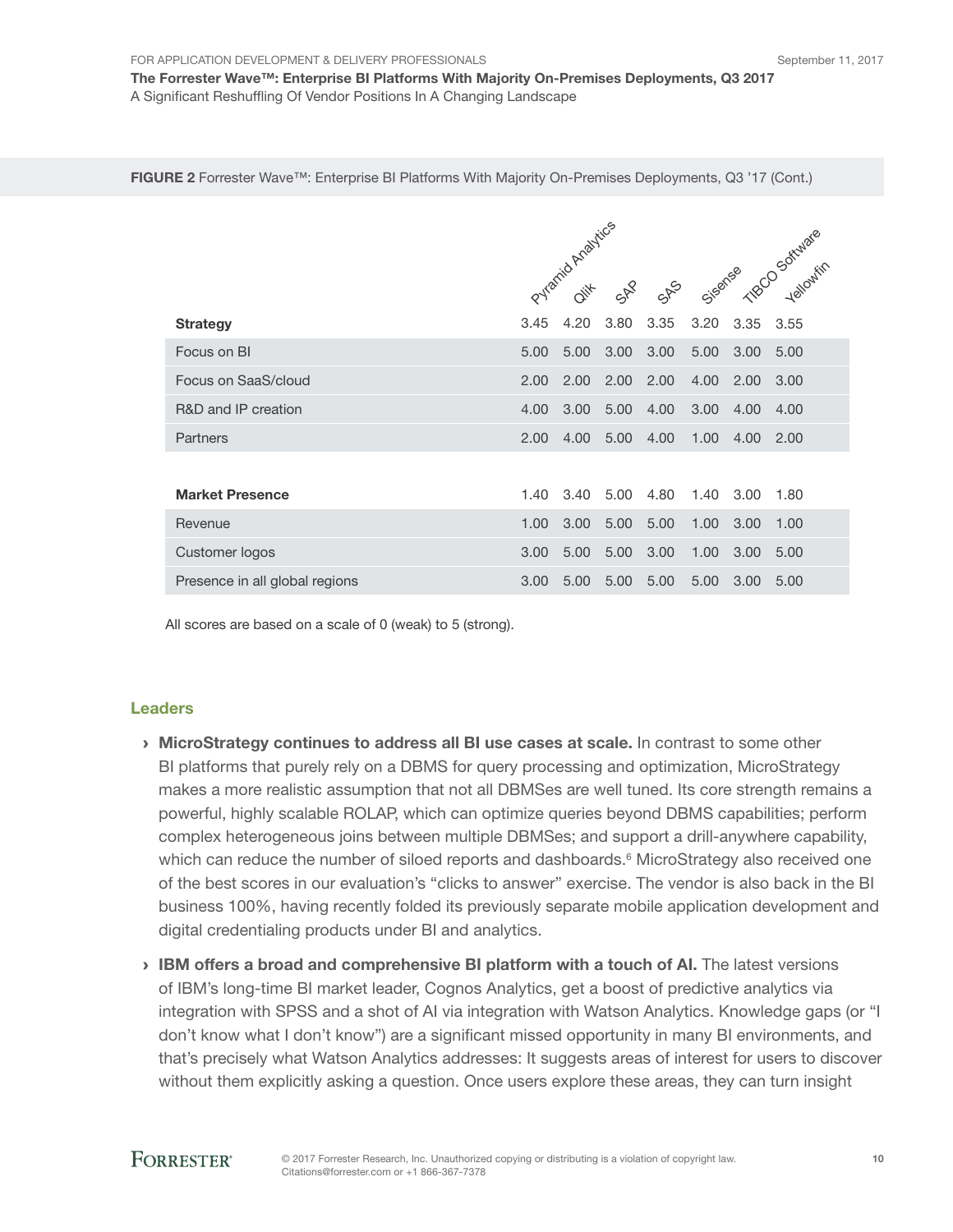into comprehensive descriptive and predictive BI applications using Cognos Analytics and SPSS. IBM's platform is also one of few BI platforms that offer writeback via TM1, which is bundled with its Cognos Analytics suite.

Client references gave IBM high scores for quick time-to-value, scalability, stability, security, cloud/ hybrid architecture, extensibility, and frequency of upgrades. However, users will have to deal with three different UIs in IBM's three BI products, and more holistic integration remains a work in progress for IBM.<sup>7</sup> Additionally, client references expressed concern about difficulty navigating IBM's large and complex organization for sales and support.

› TIBCO Software is back as a Leader for full-spectrum data visualization and analytics. After a brief slowdown due to the company's privatization in 2014 and the associated management and key personnel changes, TIBCO Spotfire is back in the market as a formidable player in fullspectrum analytics, from basic descriptive analytics to advanced data visualization and predictive analytics. Our evaluation gave Spotfire top scores for advanced analytics and ease of use (as per its top customer-reference survey scores and least number of clicks for the "clicks to answer" exercise). Customer references also rated Spotfire highly for quick time-to-value, scalability, data visualization, end user self-service, and cloud/hybrid architecture.

Prospects and customers looking for full BI stack capabilities, however, will prefer Jaspersoft (not evaluated in this report) for mass-scale, pixel-perfect report distribution and for embedded analytics (a key BI market trend).

› Qlik continues to differentiate with its powerful associative BI engine. All BI tools work great when you know how to ask a question and what specific data sources, tables, and columns contain the information you are looking for. What if you don't? This is precisely the sweet spot for Qlik's two products, QlikView and Qlik Sense (its strategic product). In addition to the usual pointand-click UI, Qlik's associative in-memory engine allows users to simply start typing, and anything that matches in its entire in-memory data set is instantaneously highlighted. Such exploratory UI is one reason customer references awarded Qlik one of the highest scores for business value in terms of ROI.

Qlik has few gaps in its BI portfolio — one of the remaining ones is actionable BI, such as support for process workflows and writeback. Client references also suggested that Qlik's advanced/ predictive analytics could use additional functionality.

#### Strong Performers

› Information Builders secures its future with an investment from Goldman Sachs. In a crowded BI market with over 70 vendors, buyers should make vendor viability a key part of the evaluation. Information Builders' prospects and clients can rest easier, based on the latest endorsement by Goldman Sachs taking a sizable position in the company in May 2017. While newer BI vendors are still learning how to deal with massively scalable BI applications, Information Builders has been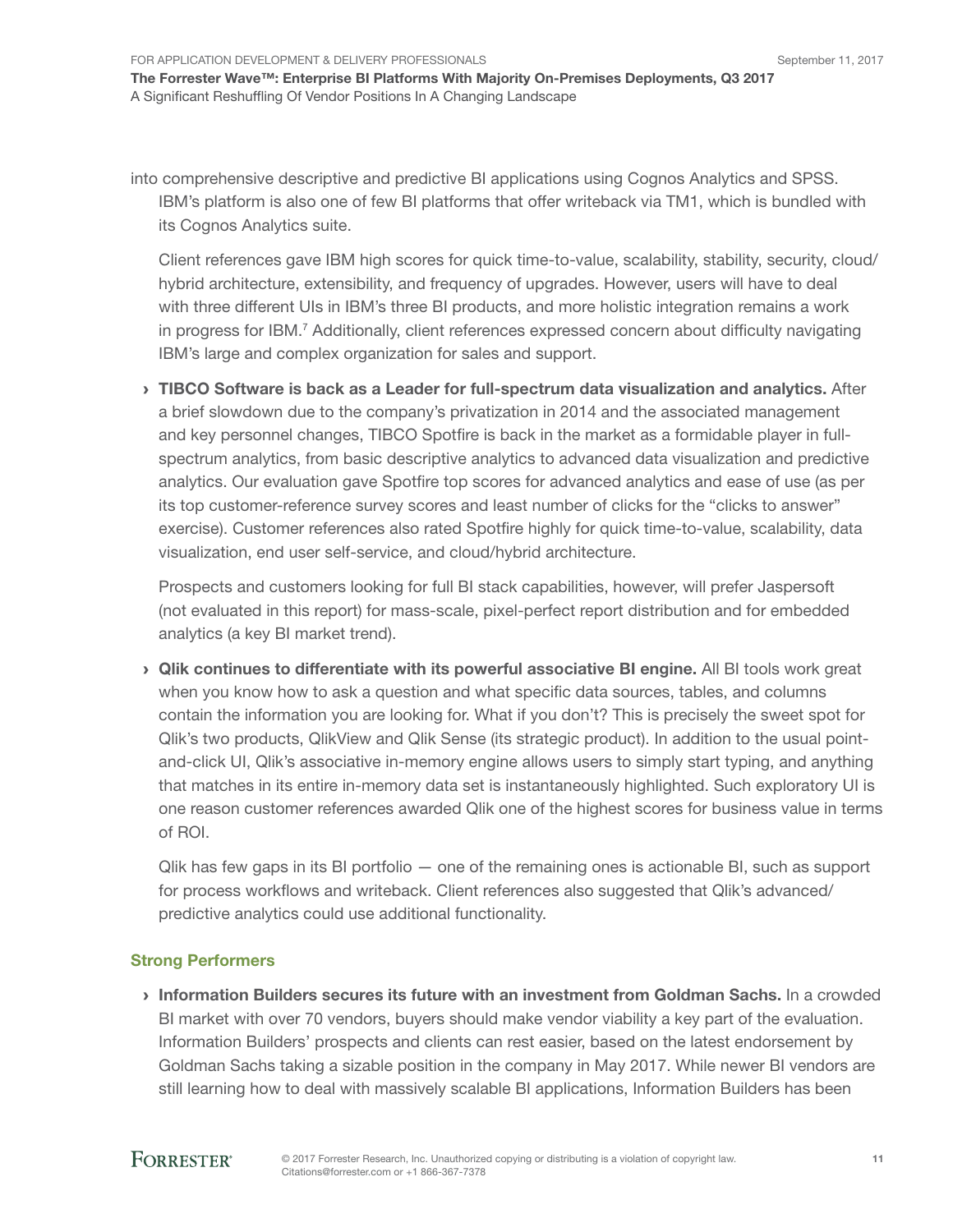in the big data business for over 30 years. Clients who don't view Information Builders as a viable competitor in predictive analytics should take another look: WebFOCUS offers one of the most advanced features to author, integrate, and deploy predictive BI applications using R.

Client references gave Information Builders top scores for all 25 survey questions  $-$  by far the highest number in this evaluation. As a software engineering company at its core, Information Builders still needs to address the overall end user experience with a complex portfolio of BI products and a UI, where the FOCUS programming language sometimes bursts through the seams.

› Looker is a modern BI platform not burdened with legacy DBMS inefficiencies. BI vendors that went into the business decades ago had to architect their platforms to overcome legacy DBMS inefficiencies. Given technology limitations, some of these vendors also had to come up with multiple BI products to address different use cases. Looker doesn't have to deal with these legacy issues and assumes that modern DBMSes are highly efficient and scalable. As a result, it has concentrated its R&D investments into one clean, simple, modern BI platform that addresses most BI use cases. Looker also takes a modern approach to integration: Rather than coding to multiple data and application sources, it relies on emerging integration provider partnerships.<sup>8</sup> As a result of its modern architecture, Looker achieved one of the best scores in our evaluation's "clicks to answer" exercise.

Client references gave Looker high scores for time-to-value, cloud/hybrid architecture, and professional services and help-desk organizations. As a young company that is still growing, Looker still needs to address multiple gaps in its BI functionality, such as beefing up its predictive, suggestive, prescriptive, geospatial, and mobile analytics capabilities.

› Pyramid Analytics rearchitects and goes to market as a general-purpose BI platform. The latest version of Pyramid Analytics' BI Office product has been completely rearchitected and drops its former dependence on Microsoft's platform. That is not to say that prospects and clients can't continue to use BI Office as an add-on to the Microsoft BI environment to boost Microsoft's onpremises BI administration and distribution (as the majority of Pyramid Analytics' current customers still do). BI Office is a solid choice for buyers looking to deploy a scalable and governed BI platform for most of the typical use cases.

Pyramid Analytics still has multiple gaps to fill in BI Office, such as suggestive BI and new ways to interact with information via natural language processing (NLP) and natural language generation (NLG). The vendor also needs to improve its geospatial analytics capabilities.

› Tableau's powerful yet simple data visualization affords it the biggest mindshare. More features don't necessarily make data analysis and exploration easier. Tableau Software continues to focus on one thing and one thing only: a clean, intuitive, easy-to-navigate UI and insights presentation. This razor-sharp focus earns Tableau Software a top spot in this market: Forrester has few interactions with clients on the topic of BI where clients do not bring up Tableau. Tableau Software was also the first vendor to get an IBCS data visualization certification.<sup>9</sup>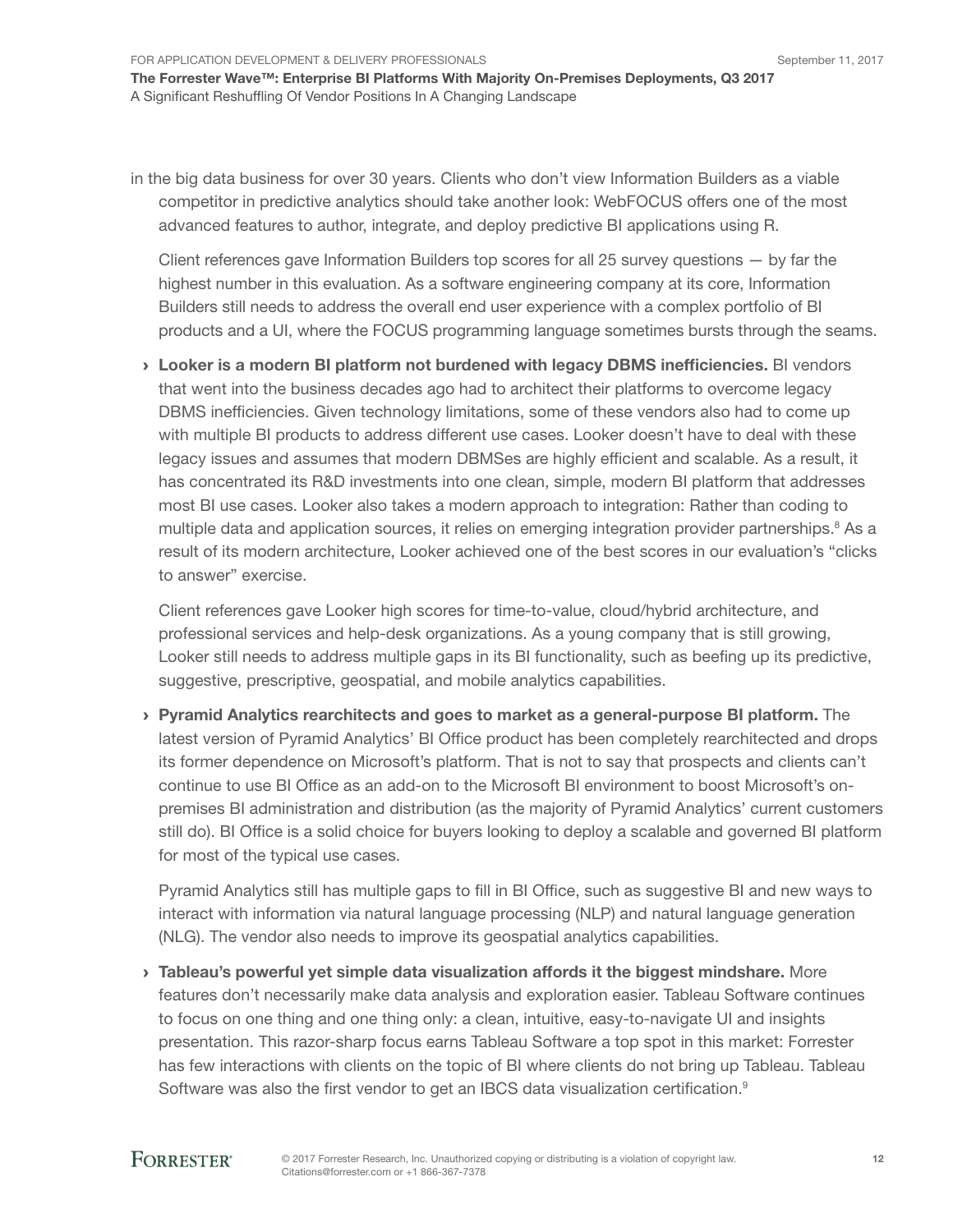For Application Development & Delivery Professionals

The Forrester Wave™: Enterprise BI Platforms With Majority On-Premises Deployments, Q3 2017 A Significant Reshuffling Of Vendor Positions In A Changing Landscape

But the BI market continues to evolve beyond just data visualization, and Tableau is still catching up to the competition on highly popular new features such as actionable/suggestive BI, advanced/ predictive analytics, and data preparation — in an upcoming release, it plans to roll out a data preparation tool, Project Maestro, architected based on its recently acquired in-memory DBMS HyPer. On August 9, 2017, the vendor acquired natural language query startup ClearGraph, which will significantly boost Tableau's NLP capabilities.<sup>10</sup> Tableau Software did not participate in this Forrester Wave evaluation.

 $\rightarrow$  SAP offers a variety of BI tools that address all possible enterprise use cases. SAP goes to market with a broad BI portfolio (part of its recently announced digital innovation system, SAP Leonardo) with options to deploy its products on-premises and/or in the cloud. It also addresses all use cases from scalable enterprise reporting to lightweight, user-centric data visualization. SAP has made significant progress in consolidating and integrating over a dozen individual BI products down to four; however, more complete and seamless integration is still a work in progress.

The current SAP BI suite consists of three BusinessObjects and one Analytics Cloud products: Lumira (one of very few products with a prestigious IBCS data visualization award) for dashboards, discovery, and analysis; Analysis Office for analytics using a familiar Excel UI; and Crystal Reports and Web Intelligence for scalable report distribution. Single-tenant BusinessObjects products can be deployed on-premises or hosted on various public cloud platforms. For a native multitenant platform, SAP clients should consider Analytics Cloud.

› OpenText tackles big data BI with its Hadoop/Spark-based Magellan platform. In July 2017 OpenText integrated and packaged BI products acquired over the last few years into a highly scalable big data platform. Rather than buying and using three separate products for reporting (iHub), big data analytics (BDA), and text mining (InfoFusion), customers can get all three functions in a single product.<sup>11</sup> OpenText Magellan differentiates from the competition by allowing users to analyze structured and unstructured data in a single package and moving many components to Hadoop and Spark, popular open source software platforms. However, all of the hard work going into Magellan took priority over other popular BI features, and OpenText still needs to build up capabilities such as actionable/suggestive BI and new ways to interact with information via NLP and NLG.

OpenText's legacy focus — mostly on professional BI developers — still shows, and customer references report a high level of reliance on technology pros to complete many of the analytical tasks, which they say can potentially reduce the product's ROI. Part of OpenText Magellan's road map is to address this very issue.

› Yellowfin, an embedded BI specialist, is a solid choice for all enterprise BI use cases. Even though the majority of Yellowfin revenues comes from resellers and OEM partners, the platform supports most typical enterprise BI use cases. As a result, Forrester has seen an increase in Yellowfin's appearance on enterprise BI platform short lists. Customer references like Yellowfin's collaboration and storytelling capabilities.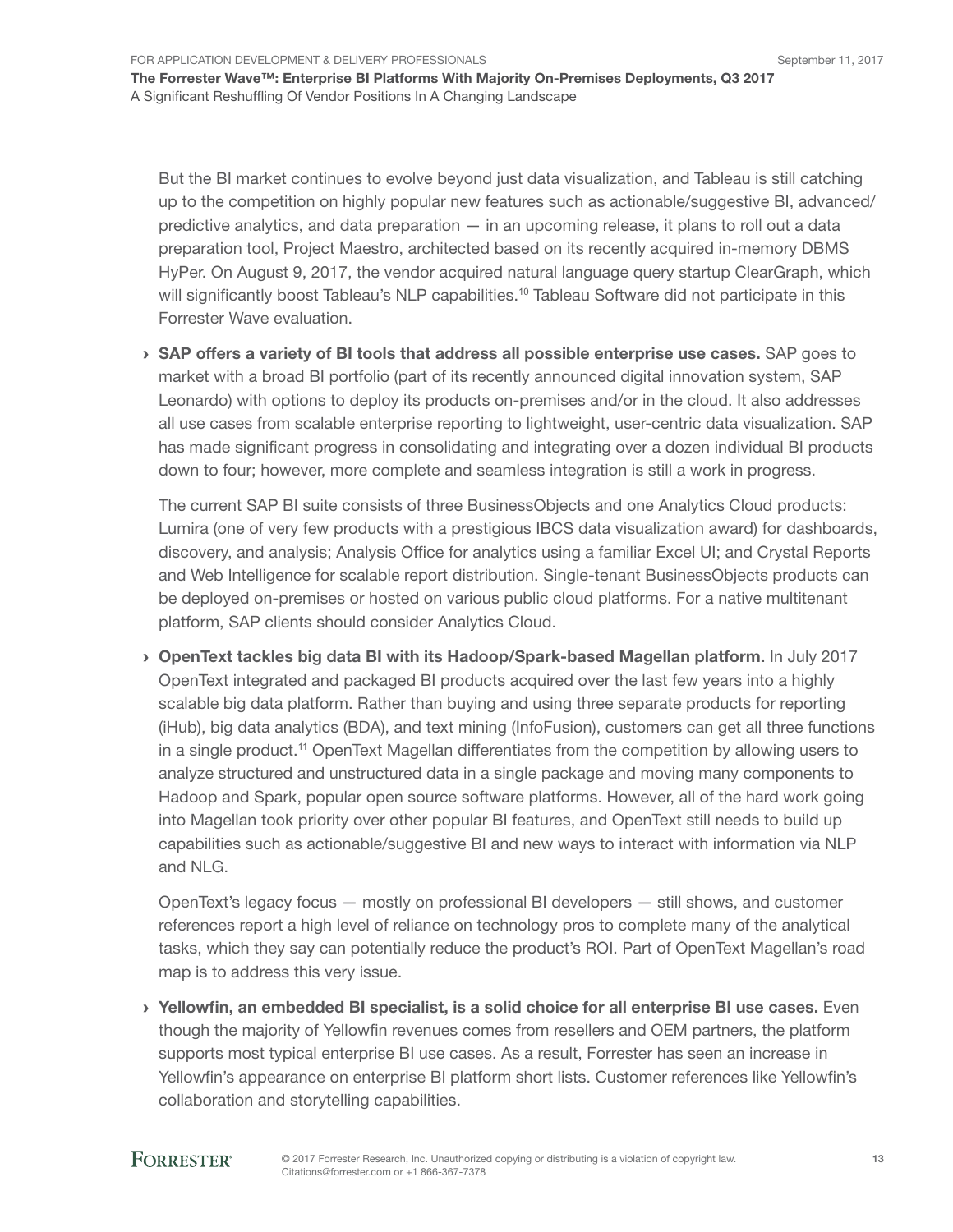While Yellowfin is mainly popular for its modern, clean, easy-to-use, and navigate UI, it struggles with more complex analytical use cases, and as a result it received one of the lowest scores in the evaluation's "clicks to answer" exercise. Client references also gave Yellowfin relatively low scores for advanced/predictive analytics.

› Sisense addresses use cases where even in-memory computing is not fast enough. Analyzing terabytes of detailed data requires smart data architecture based on aggregates, indices, and other SQL optimization techniques. But these take time to design and optimize, and you'll have to start from scratch when data sources, data model, or business requirements change. Sisense's secret ingredient, its core IP, is in the way it moves data between disk, RAM, and CPU, minimizing the number of cycles it takes to move the data beyond what the CPU and operating system can deliver. As a result of this brute-force approach, users can hit the ground running analyzing billions of rows of data without a complex data architecture design process.

Reference clients confirmed the uniqueness of Sisense's on-CPU architecture, and they gave the vendor some of the highest scores for low latency when slicing and dicing especially large data sets. Sisense is a young company and still has much catching up to do. Some of the gaps in its current product functionality include actionable/suggestive BI, data profiling, and data cataloging. Sisense also needs to beef up its geospatial analytics, such as automatic geocoding of relevant attributes.

› SAS bets on in memory computing with its Viya-based Visual Analytics. While some competitors rely on the scalability of modern DBMSes, SAS bets that no DBMS is scalable enough for big data analytics. Its Visual Analytics (VA) is based on SAS's Viya platform — in-memory, cloud-ready, elastic data grid — and it can optimize real-time data visualization, analysis, discovery, and exploration regardless of the performance of the source DBMS. While SAS VA is the vendor's strategic BI product going forward, SAS plans to maintain its other BI products, such as enterprise BI, to support existing customers.

Areas of improvement for SAS VA include developing its data preparation, profiling, cataloging, and geospatial analytics capabilities (some of the reasons SAS VA scored low on the "clicks to answer" exercise) as well as introducing net-new features such as suggestive BI and NLP/NLG as new ways to interact with information.

#### **Contenders**

› BOARD International is a solid choice for companies looking for BI and EPM together. Slowly but surely, BI applications are migrating from data-centric, read-only applications to processcentric, read-and-write applications — and BOARD International is riding this trend. In addition to all of the typical BI functions, the platform supports all of the enterprise process management (EPM) functions, including budgeting, planning, approvals, and writeback, all packaged in a unified seamlessly integrated platform.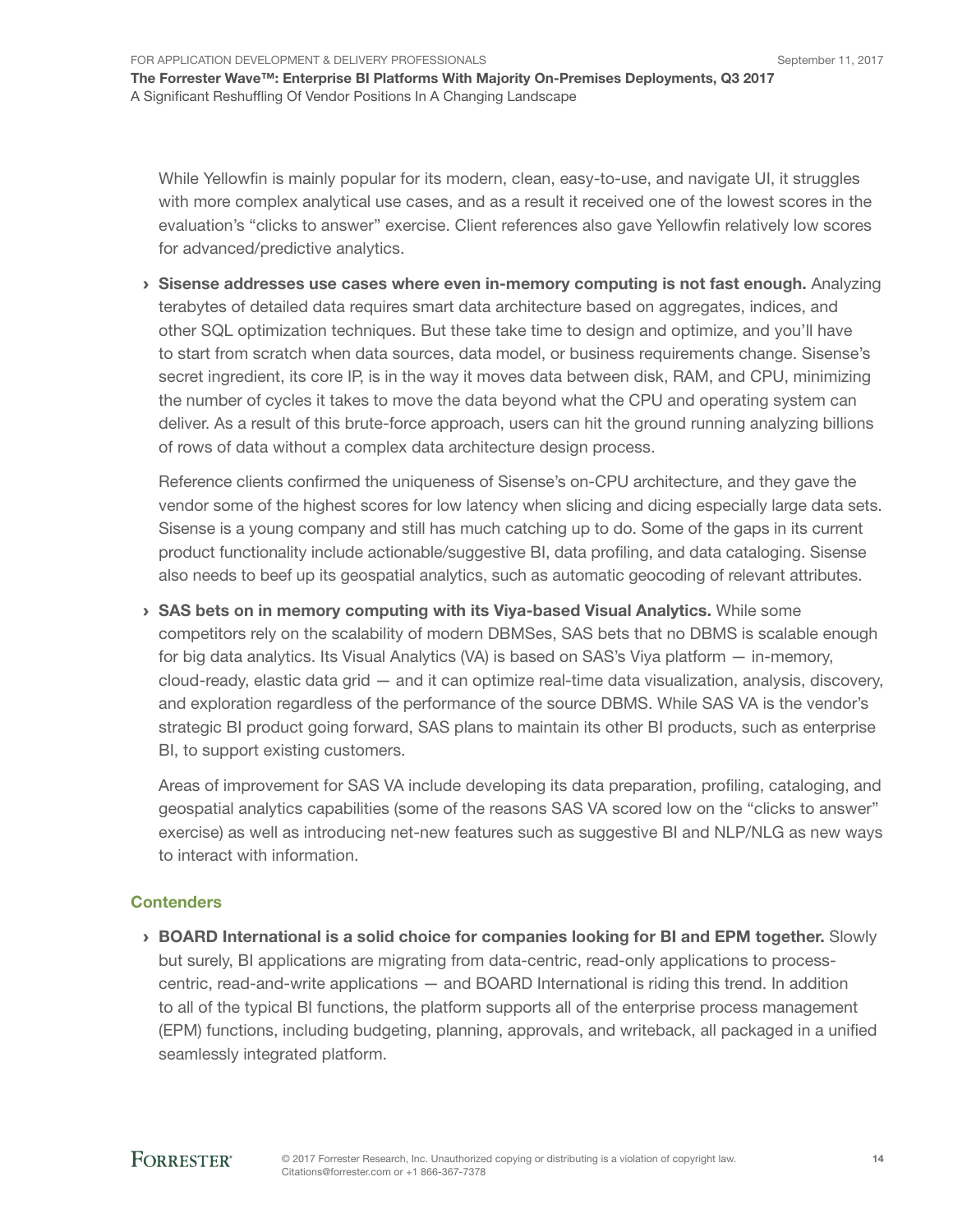Rich process functionality comes at an expense, and BOARD falls behind the competition on innovations such as suggestive BI and interacting with applications via NLP and NLG. BOARD is also working on improving its data preparation, data profiling, and automated geocoding functionality, which were reflected in the vendor's ease-of-use scores.

› Panorama holds the course with collaborative BI. Democratizing data and insights doesn't necessarily negate the benefits of tribal knowledge. BI users still look for their colleagues for recommendations on what are the best reports or dashboards for a particular task. Panorama's differentiated recommendation engine helps users get the right insight within the right context at the right time. Rather than showing a blank screen and making you guess what to do, Panorama Necto's machine-learning-based recommendation engine nudges you in the right direction by showing you the most popular content as tagged and ranked by your colleagues.

Panorama Necto is a general-purpose BI platform, applicable to most use cases. However, most clients use Necto as an add-on to the Microsoft BI environment to boost Microsoft's onpremises BI administration, distribution, and collaboration capabilities. Panorama is still working on filling in multiple gaps in its BI platform, such as embedded advanced/predictive analytics, data preparation, and data profiling.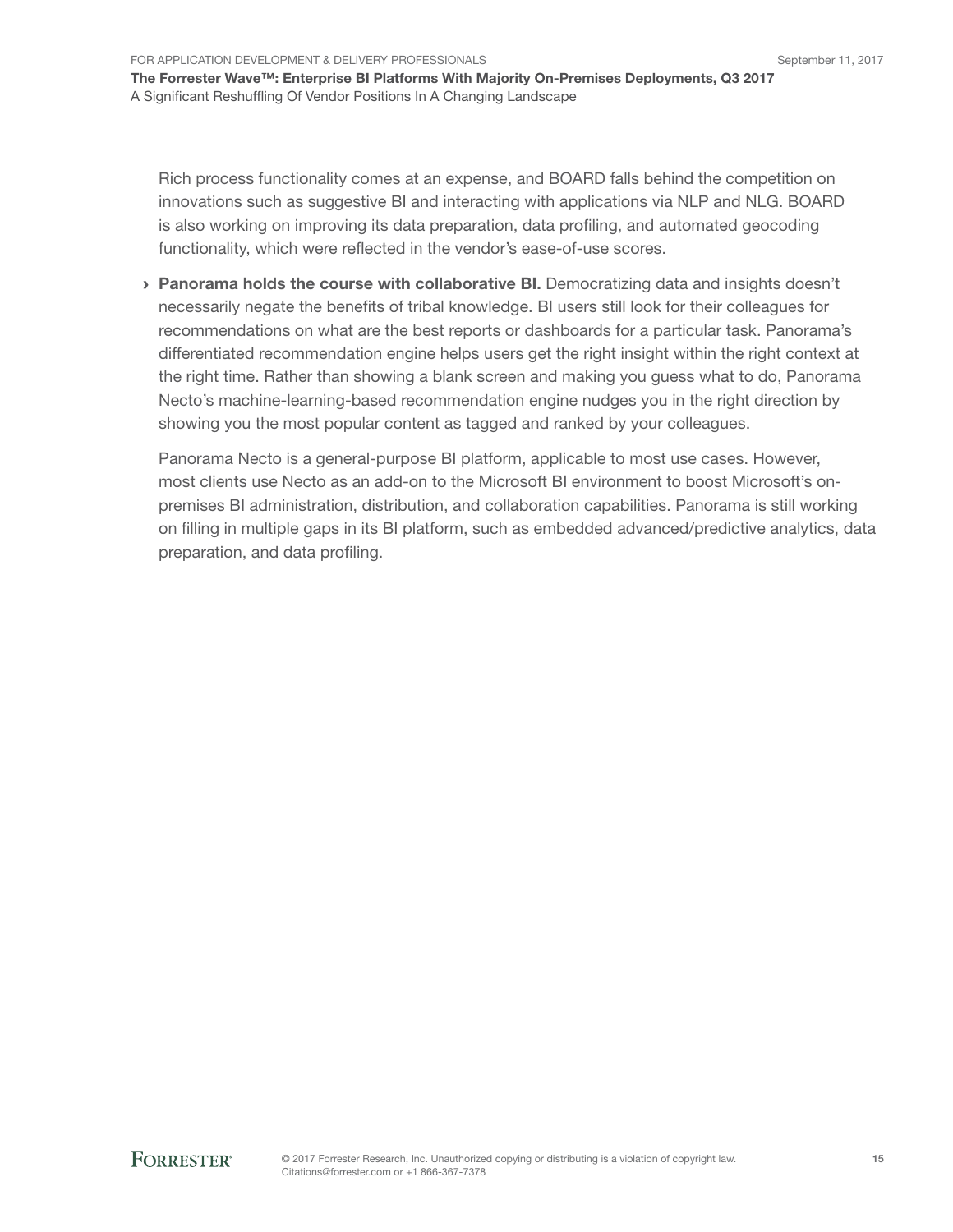For Application Development & Delivery Professionals The Forrester Wave™: Enterprise BI Platforms With Majority On-Premises Deployments, Q3 2017 A Significant Reshuffling Of Vendor Positions In A Changing Landscape

## Engage With An Analyst

Gain greater confidence in your decisions by working with Forrester thought leaders to apply our research to your specific business and technology initiatives.

> Translate research into action by working with an analyst on a specific engagement in the form of custom strategy sessions, workshops,

Analyst Advisory

#### Analyst Inquiry

To help you put research into practice, connect with an analyst to discuss your questions in a 30-minute phone session — or opt for a response via email.

[Learn more.](http://forr.com/1einFan)

[Learn more.](http://www.forrester.com/Analyst-Advisory/-/E-MPL172)

or speeches.

**Webinar** 

Join our online sessions on the latest research affecting your business. Each call includes analyst Q&A and slides and is available on-demand.

[Learn more](https://www.forrester.com/events?N=10006+5025).



[Forrester's research apps for iOS and Android.](http://www.forrester.com/app) Stay ahead of your competition no matter where you are.

## Supplemental Material

#### Online Resource

The online version of Figure 2 is an Excel-based vendor comparison tool that provides detailed product evaluations and customizable rankings. Click the link at Forrester.com at the beginning of this report to download.

#### Data Sources Used In This Forrester Wave

Forrester used a combination of two data sources to assess the strengths and weaknesses of each solution. We evaluated the vendors participating in this Forrester Wave, in part, using materials that they provided to us by August 28, 2017, or prior.

> Vendor surveys. Forrester surveyed vendors on their capabilities as they relate to the evaluation criteria. Once we analyzed the completed vendor surveys, we conducted vendor calls where necessary to gather details of vendor qualifications.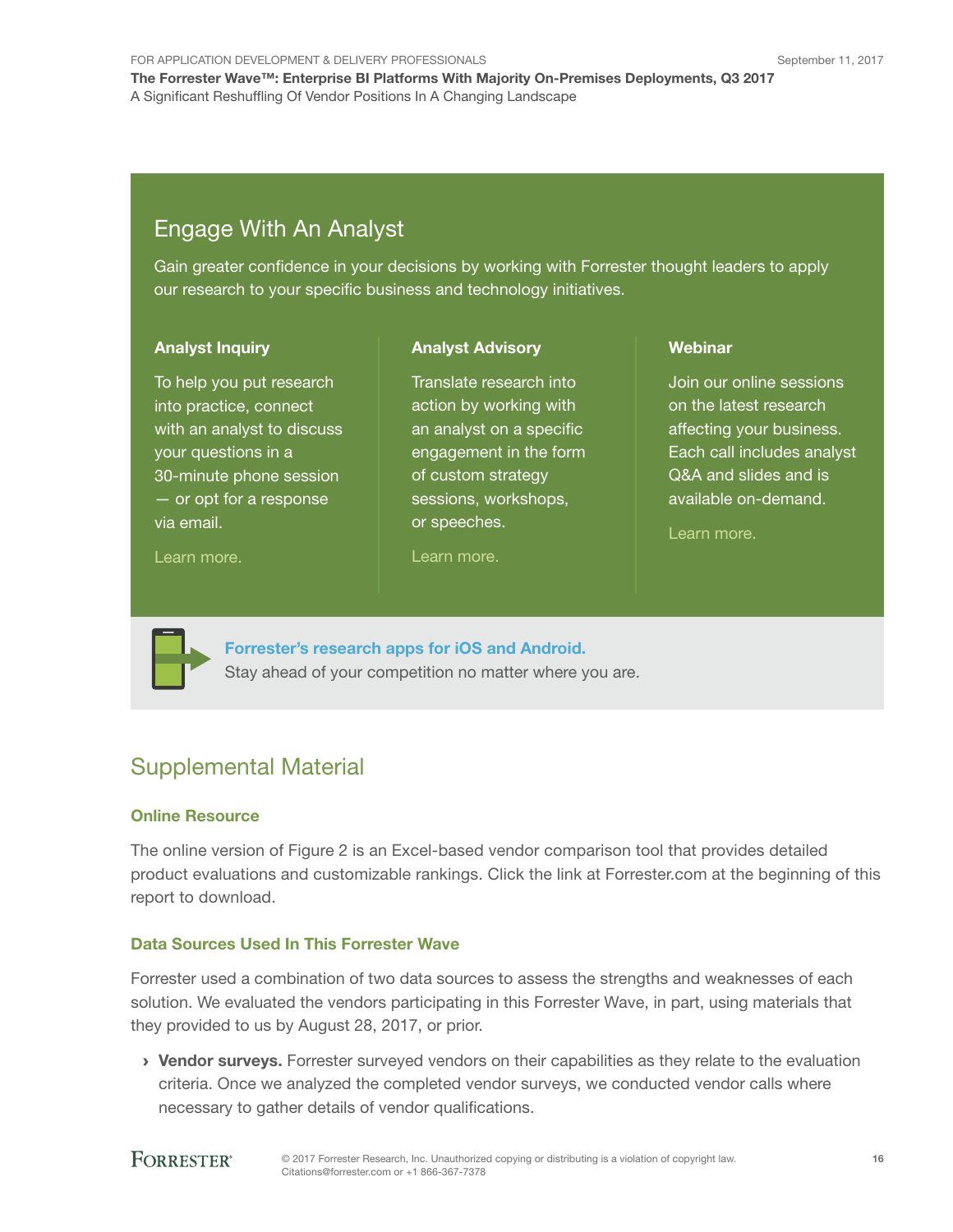**Product demos.** We asked vendors to conduct demonstrations of their products' functionality. We used findings from these product demos to validate details of each vendor's product capabilities.

#### The Forrester Wave Methodology

We conduct primary research to develop a list of vendors that meet our criteria for evaluation in this market. From that initial pool of vendors, we narrow our final list. We choose these vendors based on 1) product fit, 2) customer success, and 3) Forrester client demand. We eliminate vendors that have limited customer references and products that don't fit the scope of our evaluation.

After examining past research, user need assessments, and vendor and expert interviews, we develop the initial evaluation criteria. To evaluate the vendors and their products against our set of criteria, we gather details of product qualifications through a combination of lab evaluations, questionnaires, demos, and/or discussions with client references. We send evaluations to the vendors for their review, and we adjust the evaluations to provide the most accurate view of vendor offerings and strategies.

We set default weightings to reflect our analysis of the needs of large user companies  $-$  and/or other scenarios as outlined in the Forrester Wave evaluation — and then score the vendors based on a clearly defined scale. We intend these default weightings to serve only as a starting point and encourage readers to adapt the weightings to fit their individual needs through the Excel-based tool. The final scores generate the graphical depiction of the market based on current offering, strategy, and market presence. Forrester intends to update vendor evaluations regularly as product capabilities and vendor strategies evolve. For more information on the methodology that every Forrester Wave follows, please visit [The Forrester Wave™ Methodology Guide](https://www.forrester.com/marketing/policies/forrester-wave-methodology.html) on our website.

#### Integrity Policy

We conduct all our research, including Forrester Wave evaluations, in accordance with the Integrity [Policy](http://www.forrester.com/marketing/policies/integrity-policy.html) posted on our website.

## **Endnotes**

- <sup>1</sup> See the Forrester report "[The Insights-Driven Business.](http://www.forrester.com/go?objectid=RES135823)"
- <sup>2</sup> For more information on predictive analytics, see the Forrester report "[The Forrester Wave™: Predictive Analytics](http://www.forrester.com/go?objectid=RES129452)  [And Machine Learning Solutions, Q1 2017](http://www.forrester.com/go?objectid=RES129452)." For more information on prescriptive analytics, see the Forrester report ["Prescriptive Analytics: The Black Belt Of Digital Decisions](http://www.forrester.com/go?objectid=RES122982)."
- <sup>3</sup> In 2015, Forrester defined three segments of the BI platform market: agile BI platforms, enterprise BI platforms, and cloud BI platforms. See the Forrester report "[The Forrester Wave™: Agile Business Intelligence Platforms, Q3 2015;"](http://www.forrester.com/go?objectid=RES116447) see the Forrester report ["The Forrester Wave™: Enterprise Business Intelligence Platforms, Q1 2015;](http://www.forrester.com/go?objectid=RES122044)" and see the Forrester report "[The Forrester Wave™: Cloud Business Intelligence Platforms, Q4 2015](http://www.forrester.com/go?objectid=RES113305)."
- <sup>4</sup> See the Forrester report "[The Forrester Wave™: Advanced Data Visualization \(ADV\) Platforms, Q3 2012](http://www.forrester.com/go?objectid=RES71903)."
- <sup>5</sup> SaaS: software-as-a-service.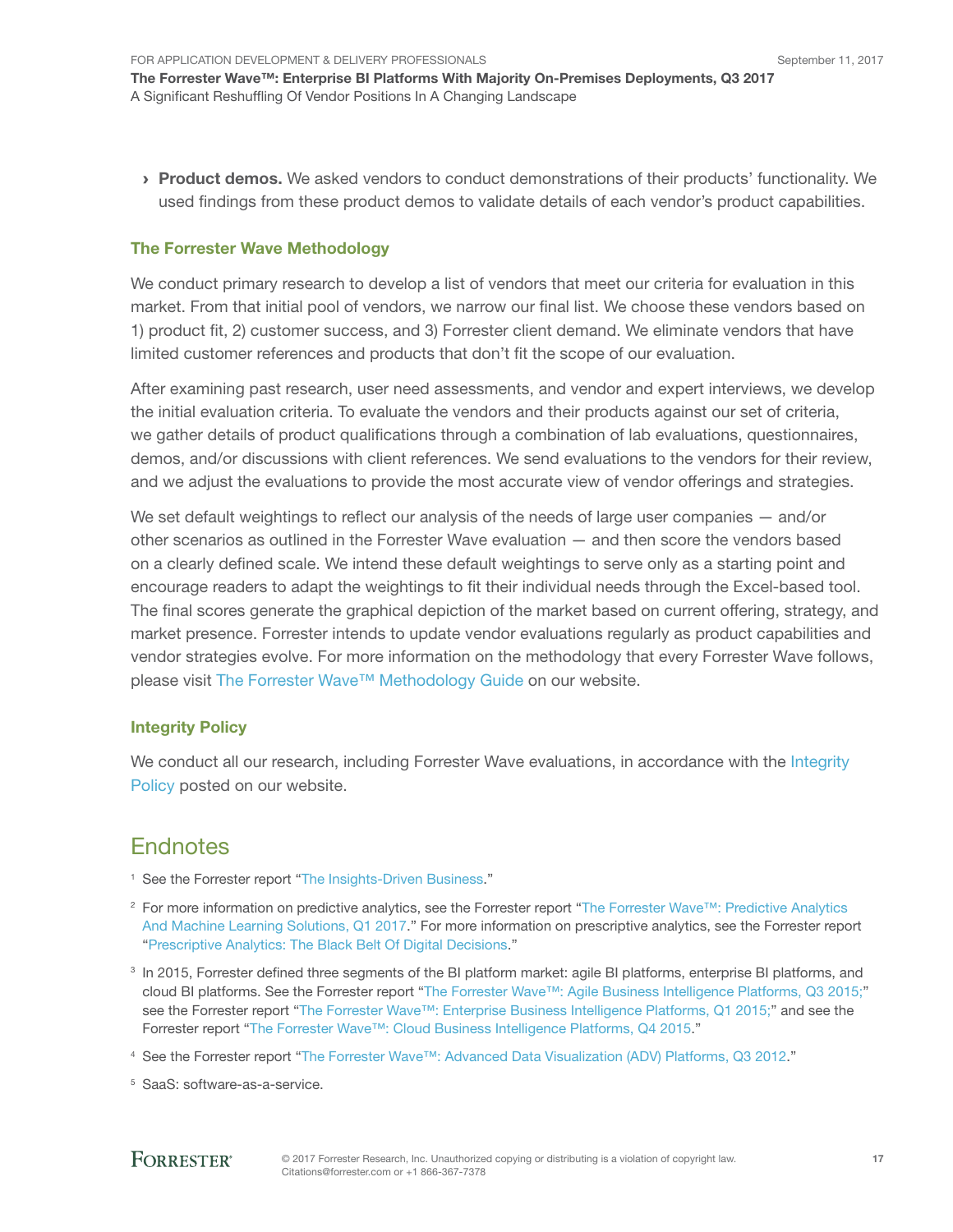The Forrester Wave™: Enterprise BI Platforms With Majority On-Premises Deployments, Q3 2017 A Significant Reshuffling Of Vendor Positions In A Changing Landscape

- 6 ROLAP: relational online analytical processing.
- 7 The entire suite of analytical products lends IBM recognition in a recent evaluation. See the ["The Forrester Wave™:](https://www.forrester.com/go?objectid=res136245)  [Insight Platforms-As-A-Service, Q3 2017](https://www.forrester.com/go?objectid=res136245)."
- <sup>8</sup> Representative vendors include Fivetran, Segment, and Stitch.
- <sup>9</sup> Source: "Tableau Awarded Hichert IBCS Certification for International Business Communications Standards," Tableau Software press release, February 3, 2015 (https://www.tableau.com/about/press-releases/2015/tableau-awardedhichertribcs-certification-international-business).
- <sup>10</sup> Source: "Tableau Acquires Natural Language Query Startup ClearGraph," Tableau Software press release, August 9, 2017 (https://www.tableau.com/about/press-releases/2017/tableau-acquires-natural-language-query-startupcleargraph).

<sup>11</sup> All three products are also available for purchase separately.